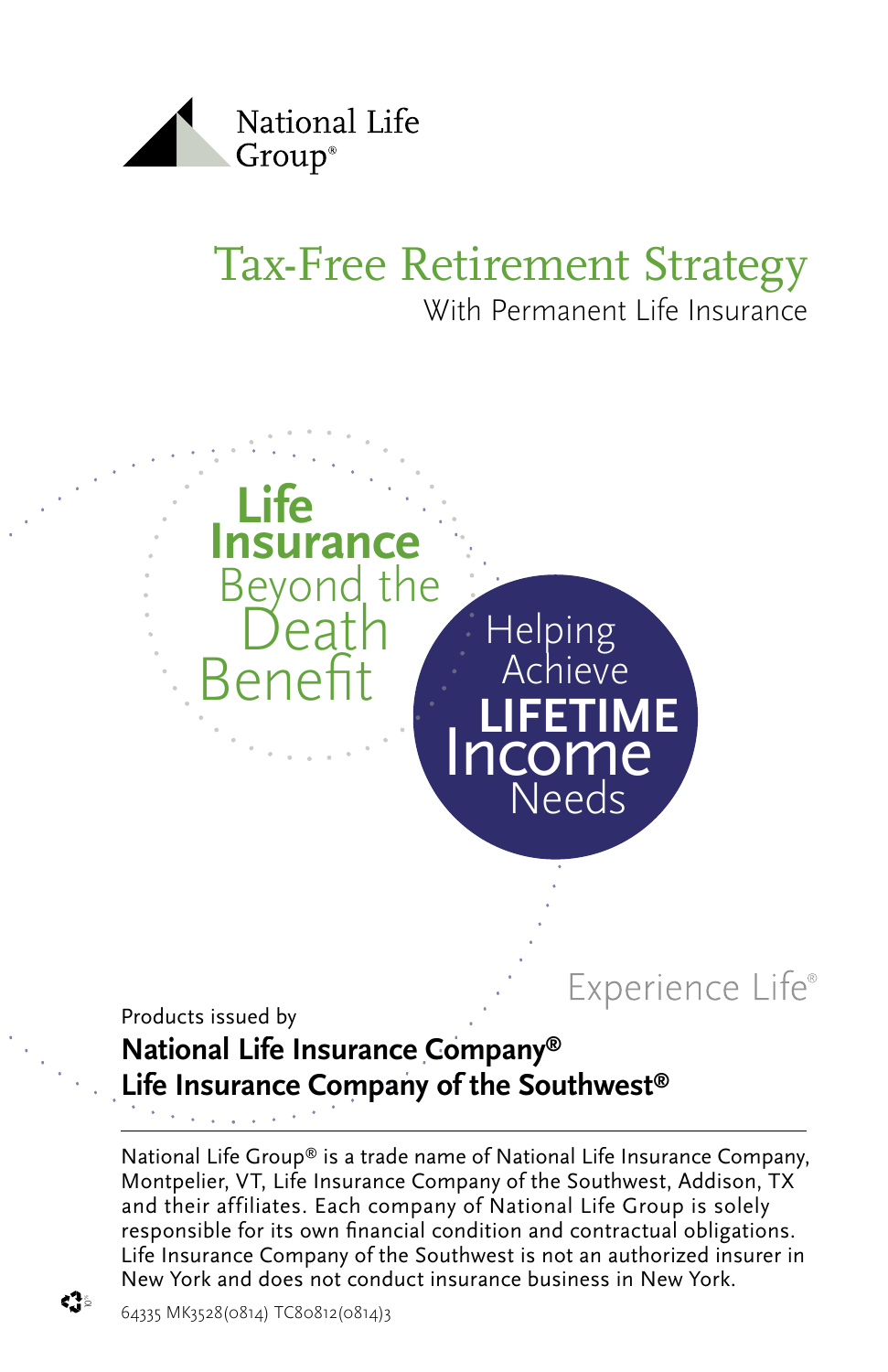Did you know that permanent life insurance not only helps to protect your beneficiaries, it also allows you to build cash value that can potentially be used in a tax-advantaged manner?

### **What if you could:**

- Provide an income tax-free death benefit for the people who depend on you, $<sup>1</sup>$ </sup>
- Defer taxes as your accumulated cash value grows, and
- Potentially access that cash value using income tax-free policy loans and withdrawals, to use for retirement income or other needs<sup>2</sup>

**Would** You Be Interested?

- 1 Internal Revenue Code § 101(a)(1). There are some exceptions to this rule. Please consult a qualified tax professional for advice concerning your individual situation.
- 2 The use of cash value life insurance to provide a tax-free resource for retirement assumes that there is first a need for the death benefit protection. Policy loans and withdrawals reduce the policy's cash value and death benefit and may result in a taxable event. Withdrawals up to the basis paid into the contract and loans thereafter will not create an immediate taxable event, but substantial tax ramifications could result upon contract lapse or surrender. Surrender charges may reduce the policy's cash value in early years.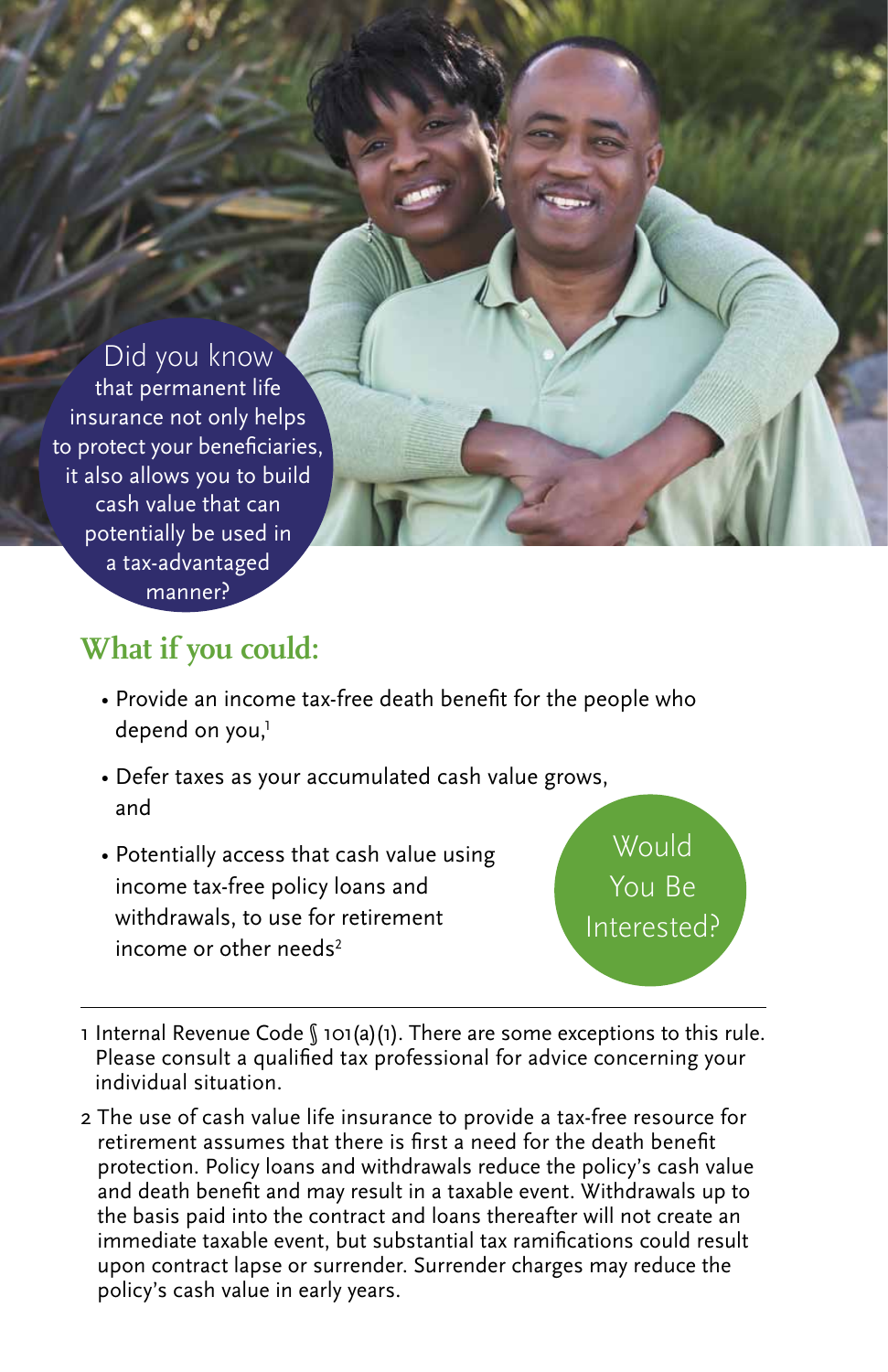# Strategies to Save For Retirement

| <b>EXAMPLES*</b>                         |                     |                                     |                               |
|------------------------------------------|---------------------|-------------------------------------|-------------------------------|
| <b>After Tax</b>                         | <b>Tax-Deferred</b> | Pre-Tax                             | Tax-Free                      |
| • Private Savings • Annuities<br>i.e. CD |                     | • Traditional IRA • Roth IRA        |                               |
|                                          |                     | $\bullet$ Qualified Plan<br>/401(k) | • Permanent<br>Life Insurance |

**After Tax Strategy** - when you set aside a portion of your after tax income into an account earmarked for retirement. Taxes are paid annually on any earnings. An example of this type of savings is a Certificate of Deposit.

**Tax-Deferred Strategy** - when you set aside a portion of your after tax income for retirement, earnings on the account grow tax-deferred. When retirement income is taken, taxes are due on the tax-deferred gain. A Non-Deductible IRA or an annuity is an example of this type of savings.

**Pre-Tax Strategy** - might include an Employer sponsored qualified plan, like a 401(k) plan. You don't pay current taxes on contributions made to the plan and earnings grow tax-deferred. Later when you take retirement income the benefits are income taxable.

**Tax-Free Strategy** - is similar to the Tax-Deferred Strategy: you set aside a portion of your after tax income, and earnings grow tax-deferred. Retirement income is received income tax-free. A Roth IRA is an example of this type of savings. Another type of financial vehicle is permanent life insurance.

> It's not just about how much you can accumulate for retirement…

…you need to consider taxes on retirement income.

\* Examples shown (other than CD): No bank guarantee; Not a deposit; Not FDIC/NCUA insured; May lose value; Not insured by any federal or state government agency.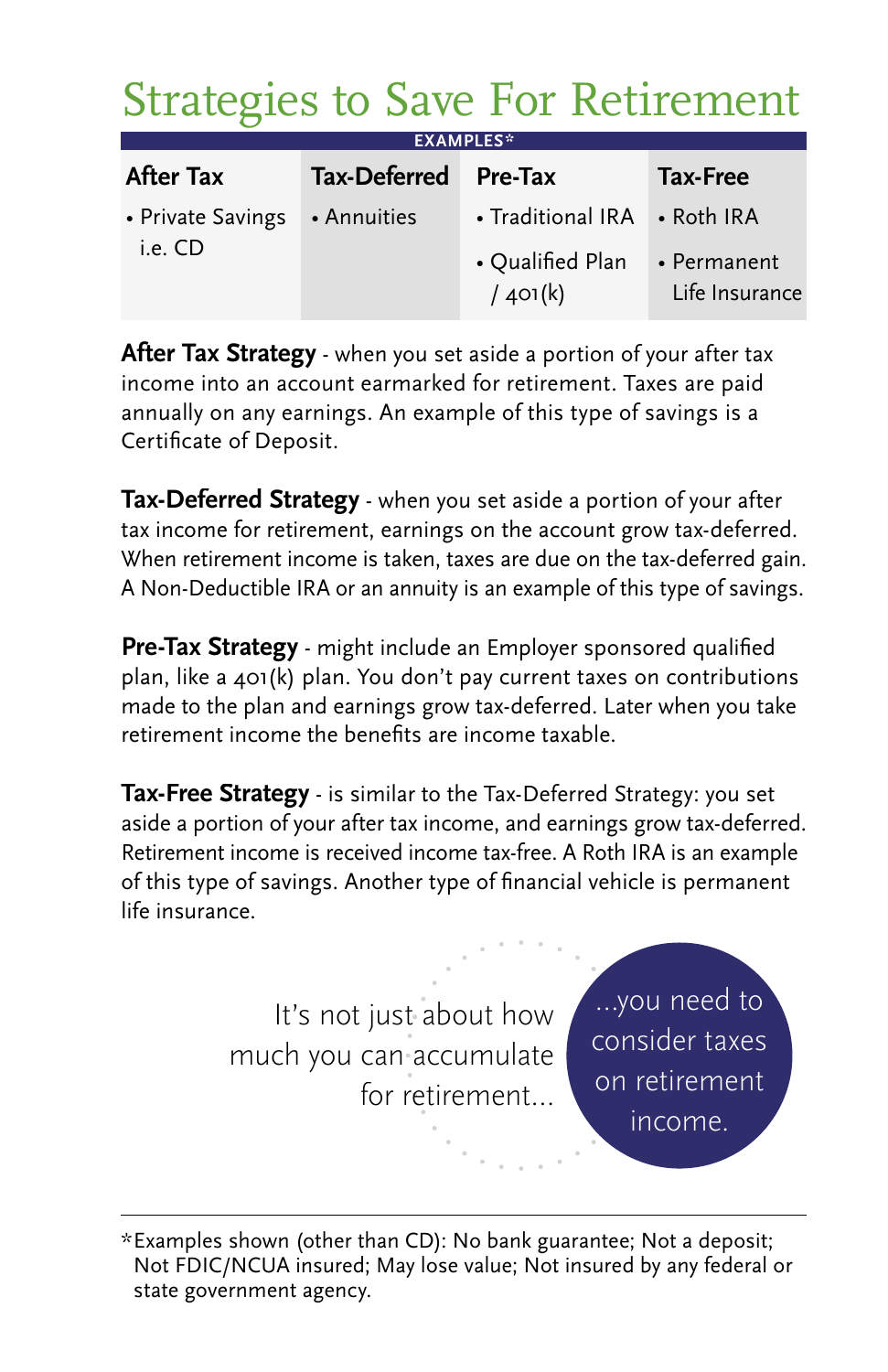### **If you were a farmer, would you rather be taxed on the seed or the harvest?**



When you save on a before tax basis, such as a Traditional IRA, your contributions are tax deductible.

The trade off is all income received is taxed as ordinary income. If you make a withdrawal prior to age 59½ you may incur an additional 10% penalty. This leaves you exposed to potentially higher future tax rates. If you believe taxes are going up this could be devastating to your retirement income. In this example, you are taxed on the harvest.

On the tax-free side, in our example of a Roth IRA, the contributions, i.e., (the seeds), are taxed before they are deposited and both the contributions and earnings may be tax-exempt,' thereby insulating you from possible future tax rate increases.

<sup>1</sup> To qualify for the federal tax-free and penalty-free withdrawal of earnings, a Roth IRA must be in place for at least five years, and the distribution must take place after age  $59\frac{1}{2}$  or due to death, disability, or a qualified special purpose distribution, which is a qualified first-time home purchase (up to a \$10,000 lifetime maximum). Depending upon state law, Roth IRA distributions may be subject to state taxes.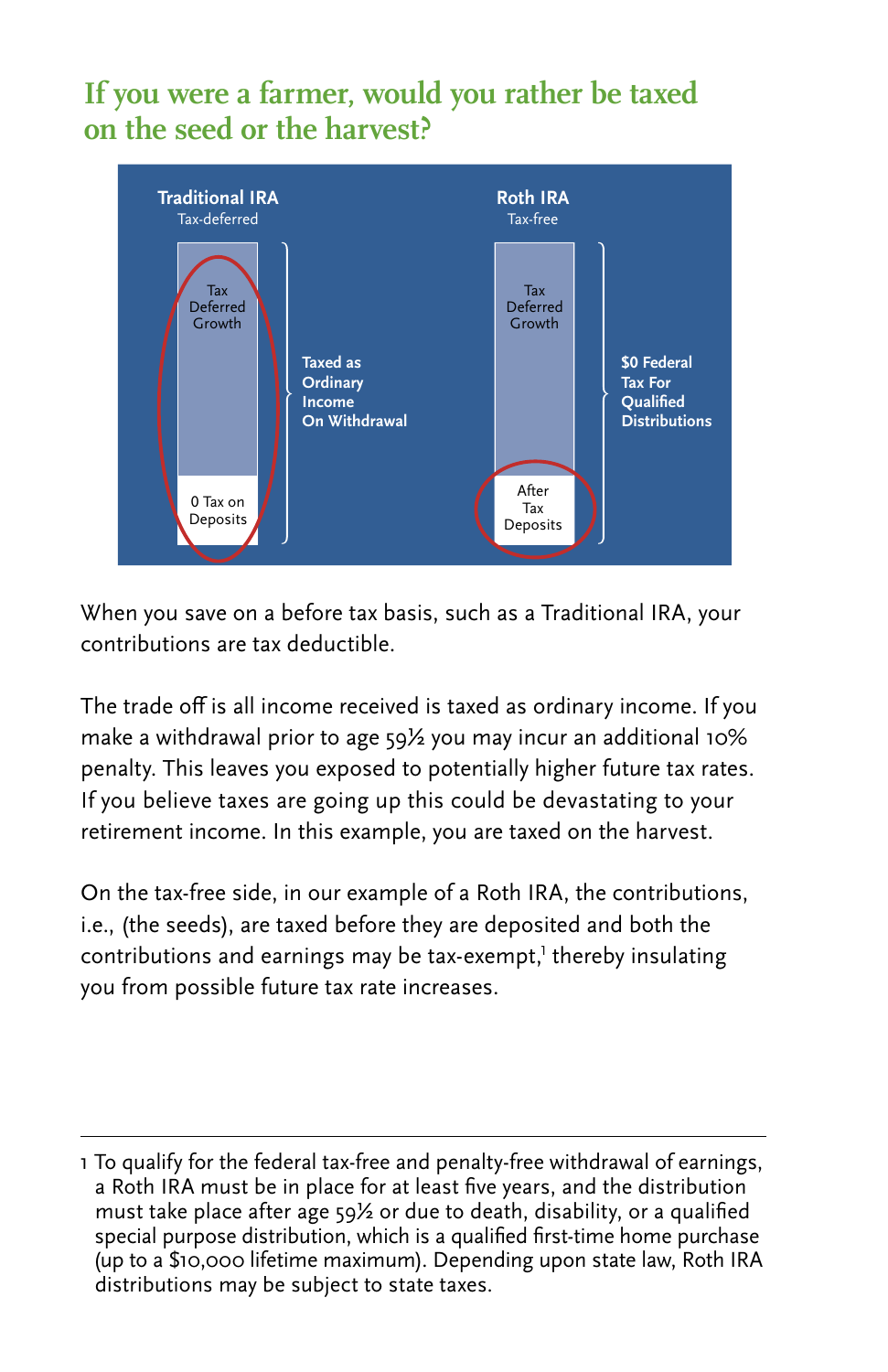## **What direction do you think future tax rates are going to go?**



History of Federal Individual Income Top Marginal Tax Rates Source: Tax Foundation, "Federal Individual Income Tax Rates History: Income Yrs 1913-2013"

#### **Your outlook on future tax rates may drive some of your retirement strategy.**

- If you think future tax rates will be lower, then saving today on a pre-tax basis, such as a qualified plan or Traditional IRA, makes a lot of sense.
- If you think future tax rates will be higher, then you may want to consider a tax-free retirement strategy such as a Roth IRA or permanent life insurance.

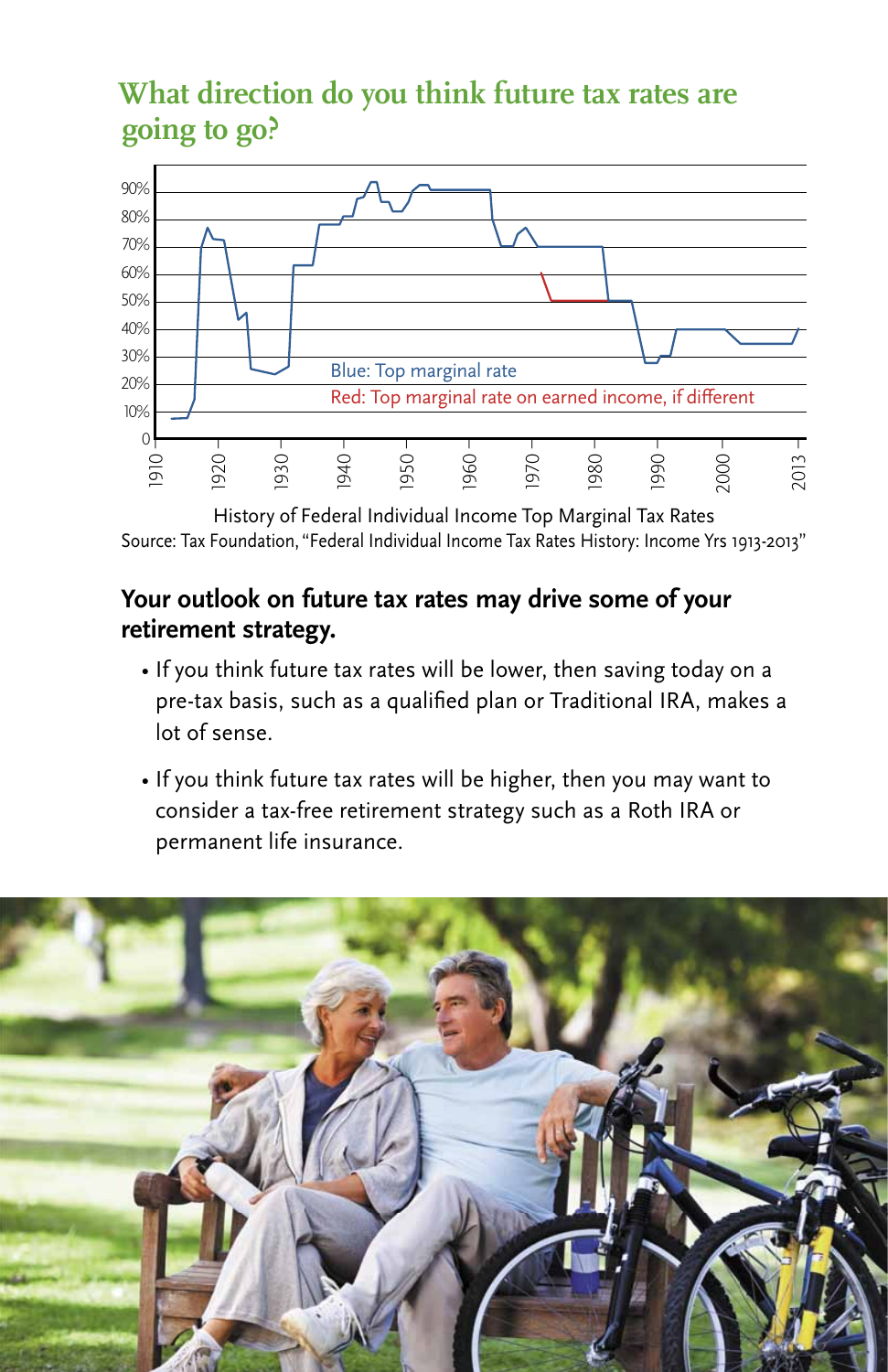# Let's take a closer look at tax-free retirement strategies.

**Roth IRAs**: Good choice……if you qualify. In order to contribute to a Roth IRA your adjusted gross income must be below a certain threshold. In 2014, contributions are limited to \$5,500 per person unless you're 50 or older and then you can contribute an extra \$1,000 as a catch up provision.

### What are your options if you don't qualify for a Roth IRA, or if you want to contribute more?

**Permanent Life Insurance**: The primary purposes for purchasing permanent life insurance is for the death benefit protection that it provides. However, permanent life insurance offers the ability to build up tax-deferred cash value that can be accessed during your lifetime to generate a stream of retirement income – potentially income tax-free.<sup>2</sup>



1 Internal Revenue Code § 101(a)(1). There are some exceptions to this rule. Please consult a qualified tax professional for advice concerning your individual situation.

2 Policy loans and withdrawals will reduce the policy's cash value and death benefit and may result in a taxable event. Surrender charges may reduce the policy's cash value in the early years. Withdrawals up to the basis paid into the contract and loans thereafter will not create an immediate taxable event, but substantial tax ramifications could result upon contract lapse or surrender. Policy loans will be taxed as ordinary income if the policy is allowed to lapse. It is possible that coverage will expire when either no premiums are paid following the initial premium, or subsequent premiums are insufficient to continue coverage.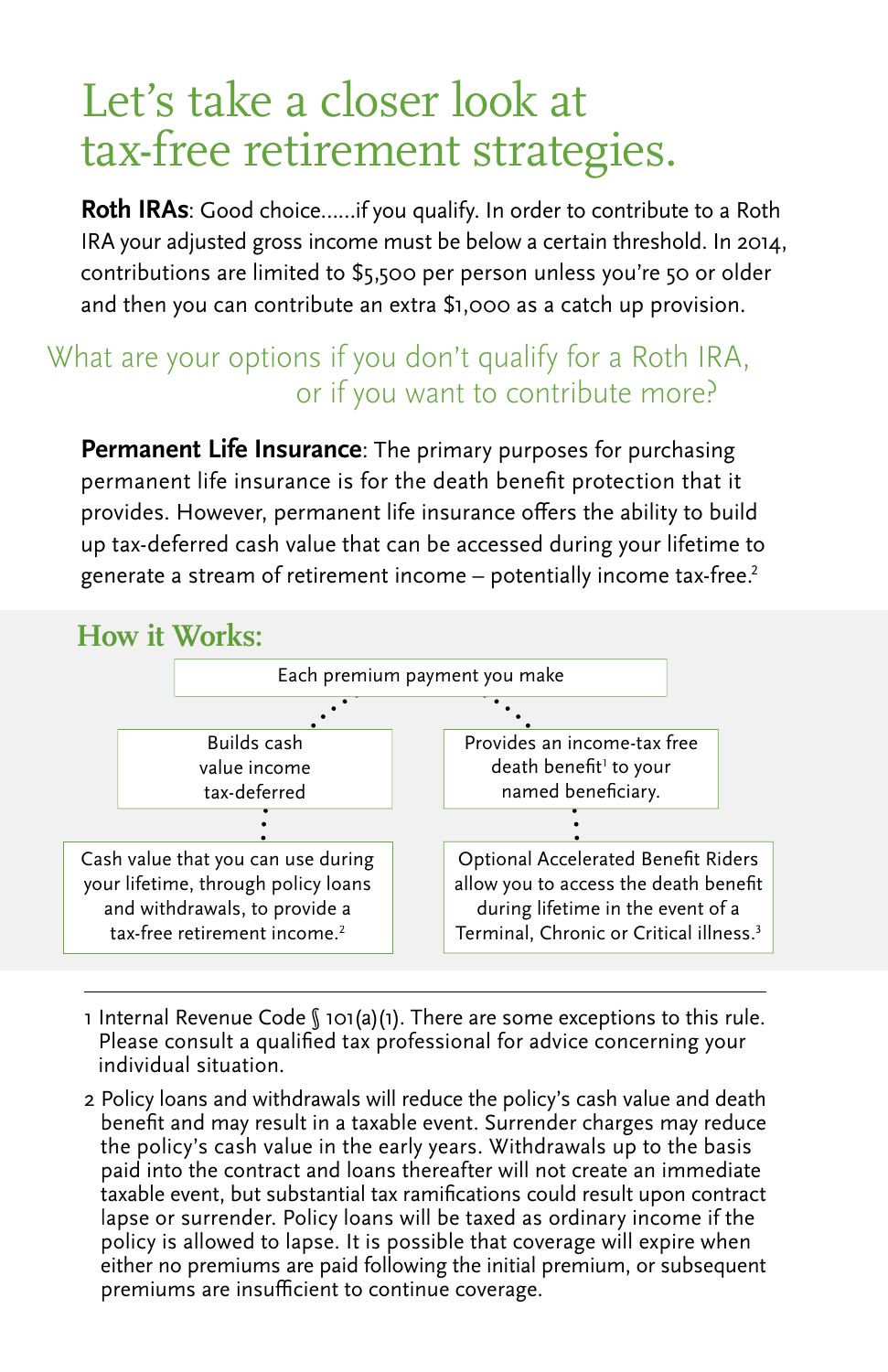# Tax-Free Retirement Strategy

Using Permanent Life Insurance

## **Additional Benefits of Permanent Life Insurance**

### **Self completing**

In the event of a premature death, the income tax-free death benefit would help fund your spouses retirement goals.

### **Access to funds in the event of Illness**

Accelerated Benefit Riders<sup>3</sup> are available at no additional cost and may allow you to access all or a part of your death benefit to help pay for costs associated with a terminal, chronic or critical illness.

### **Protection in the event of disability**

For an additional fee, many policies offer an optional Waiver of Premium Rider that continues to pay your planned premiums if you became permanently disabled, keeping your policy on track with your original accumulation goals.

# Permanent Life Insurance Provides:

- Income Tax-Free Death Benefit<sup>1</sup>
- Tax-deferred build-up of cash value
- Potential for Tax-free retirement  $income<sup>2</sup>$

3 Payment of Accelerated Benefits will reduce the Cash Value and Death Benefit otherwise payable under the policy. Receipt of accelerated benefits may be a taxable event and may affect your eligibility for public assistance programs. Please consult your personal tax advisor to determine the tax status of any benefits paid under this rider and with social service agencies concerning how receipt of such a payment will affect you. There is generally no restriction placed on the use of the benefit received. Riders are supplemental benefits that can be added to a life insurance policy and are not suitable unless you also have a need for life insurance. Riders are optional, may require additional premium and may not be available in all states or on all products. This is not a solicitation of any specific insurance policy.